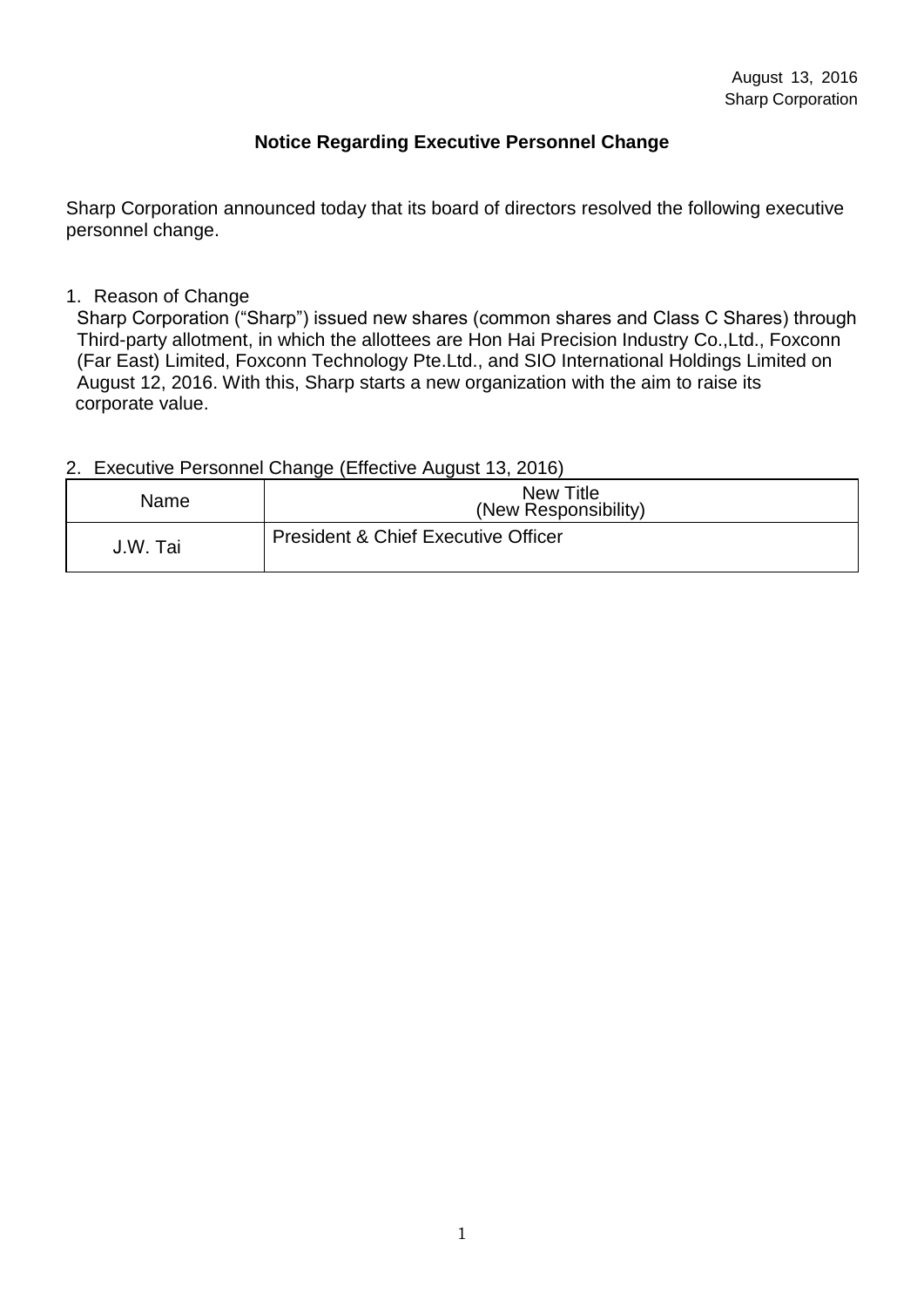#### Reference:

Members of the Board and Audit & Supervisory Board Members (Effective August 13, 2016) \* J.W. Tai, Toshiaki Takayama, Young Liu and Takeo Nakagawa were appointed as Members of the Board on August 12, 2016.

|                                                | Name                   |
|------------------------------------------------|------------------------|
| Members of the<br><b>Board</b>                 | J.W. Tai               |
|                                                | Katsuaki Nomura        |
|                                                | Toshiaki Takayama      |
|                                                | Yoshisuke Hasegawa     |
|                                                | <b>Masahiro Okitsu</b> |
|                                                | Young Liu              |
|                                                | Takeo Nakagawa         |
|                                                | Kazuya Nakaya          |
|                                                | Yoshihisa Ishida       |
| Audit &<br>Supervisory<br><b>Board Members</b> | <b>Yujiro Nishio</b>   |
|                                                | Shuzo Fujii            |
|                                                | Masuo Okumura          |
|                                                | <b>Tohru Suda</b>      |